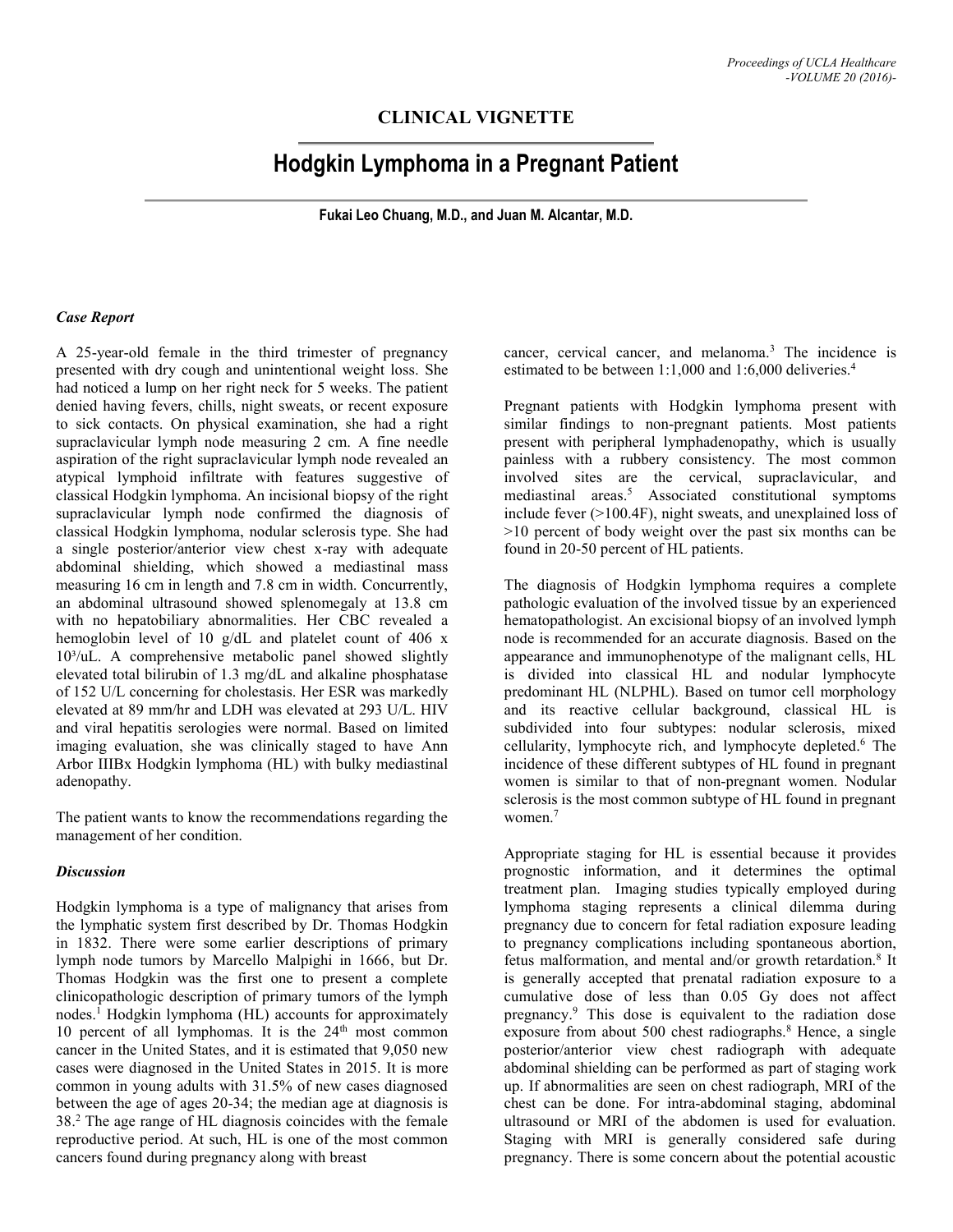damage to the fetus and long-term safety regarding radiofrequency fields, but available studies so far show no harmful fetal effects. However, the use of gadolinium contrast is not recommended because gadolinium-chelate molecules may enter the amniotic fluid and may be harmful.<sup>10</sup> On the other hand, computed tomography (CT) scan exposes the fetus to larger radiation doses and therefore is generally avoided. Positron emission tomography (PET) scan is commonly used as part of the staging and treatment response evaluation. However, its use is not recommended in pregnancy because it results in pelvic irradiation, and the tracer fluorine-18 fluorodeoxyglucose is considered fetotoxic.<sup>11</sup> Bone marrow biopsy can be safely performed during pregnancy, if indicated.

Hodgkin lymphoma is curable in more than 80% of patients after primary treatment. <sup>12</sup> Treatments involve systemic chemotherapy with or without radiation therapy. The use of these treatment modalities during pregnancy can be a challenge for both patient and the treating physician. The decision to treat pregnant patients with HL immediately with chemotherapy needs to be weighed against the risk of treatment delay on maternal survival. The specific timing and type of therapy needs to be individualized according to disease stage, gestational age of the fetus, and patient preferences. For a long time, it was assumed that chemotherapy was dangerous to the fetus and would not be possible during pregnancy. A number of retrospective cohort studies have shown that there is an increased risk of spontaneous abortion, major malformations, and fetal demise during the first trimester.<sup>13,14</sup> Other studies have shown chemotherapy has been successfully administered to pregnant women during second and third trimester without major complications. 15,16,17,18 Based on available studies, for patients with a new diagnosis of HL during first trimester, deferral of chemotherapy to the second trimester is recommended. However if a patient's clinical status does not permit delay of treatment, elective termination of pregnancy needs to be discussed in a multidisciplinary format. For pregnant women with Hodgkin lymphoma during the third trimester, deferral of treatment until after delivery can be considered, if clinically feasible.

A common standard chemotherapy regimen for Hodgkin lymphoma is ABVD (doxorubicin, bleomycin, vinblastine, and dacarbazine). Based on available data, it is unknown which chemotherapy regimen offers the optimal risk-benefit ratio in a pregnant patient with a diagnosis of HL. The use of ABVD in pregnancy was investigated in case series and with no significant adverse fetal outcomes noted.4, 14, 16, 17, <sup>19</sup> Other case series have also demonstrated good long-term clinical and neurological outcomes among children who were exposed to ABVD during the second or third trimester.<sup>17,18,20</sup> American Society of Hematology conducted a comprehensive literature review in 2008 and reported that there were limited available data to guide therapy. As such, they concluded that ABVD is a treatment of choice (Grade 1C recommendation) if multi-agent chemotherapy is to be used because it appears to be safe to fetal development.<sup>19</sup>

## *Conclusion*

In summary, HL is one of the most common cancers found during pregnancy. Appropriate staging is essential for prognostication and selection of the appropriate treatment. Chest radiograph with adequate abdominal shielding, ultrasound, and MRI without contrast are acceptable imaging modalities during pregnancy. The specific timing and type of therapy needs to be individualized according to disease stage, gestational age of the fetus, and patient preferences. The patient must be informed of the risk and benefits of chemotherapy and have active participation in the treatment decisions. If treatment is required during pregnancy, ABVD is recommended based on current available data.

# *Clinical Case Follow-up*

Our patient had presented with a new diagnosis of stage IIIBx HL with bulky mediastinal adenopathy during the third trimester of her pregnancy. She was initiated on treatment with ABVD with resolution of her presenting symptoms. She proceeded to deliver her infant without complications. Both the mother and the infant had an uneventful post-delivery clinical course.

# *REFERENCES*

- 1. **Ortiz-Hidalgo C.** A short history of Hodgkin's disease and Burkitt's lymphoma. *Am J Clin Pathol*. 1994 Apr;101(4 Suppl 1):S27-33. PubMed PMID: 8154453.
- 2. SEER Cancer Statistics Factsheet: Hodgkin Lymphoma. National Cancer Institute. Bethesda, MD, http://seer.cancer.gov/statfacts/html/hodg.html. Assessed January 7, 2016.
- 3. **Pavlidis NA**. Coexistence of pregnancy and malignancy. *Oncologist*. 2002;7(4):279-87. Review. Erratum in: Oncologist 2002;7(6):585. PubMed PMID:12185292.
- 4. **Anselmo AP, Cavalieri E, Enrici RM, Pescarmona E, Guerrisi V, Paesano R, Pachì A, Mandelli F**. Hodgkin's disease during pregnancy: diagnostic and therapeutic management. *Fetal Diagn Ther*. 1999 Mar-Apr;14(2):102-5. PubMed PMID: 10085508.
- 5. **Mauch PM, Kalish LA, Kadin M, Coleman CN, Osteen R, Hellman S**. Patterns of presentation of Hodgkin disease. Implications for etiology and pathogenesis. *Cancer*. 1993 Mar 15;71(6):2062-71. PubMed PMID: 8443755.
- 6. **Mani H, Jaffe ES.** Hodgkin lymphoma: an update on its biology with new insights into classification. *Clin Lymphoma Myeloma*. 2009 Jun;9(3):206-16. doi: 10.3816/CLM.2009.n.042. Review. PubMed PMID: 19525189; PubMed Central PMCID: PMC2806063.
- 7. **Evens AM, Advani R, Press OW, Lossos IS, Vose JM, Hernandez-Ilizaliturri FJ, Robinson BK, Otis S, Nadav Dagan L, Abdallah R, Kroll-Desrosiers A, Yarber JL, Sandoval J, Foyil K, Parker LM, Gordon LI, Blum KA, Flowers CR, Leonard JP, Habermann TM, Bartlett NL**. Lymphoma occurring during pregnancy: antenatal therapy, complications, and maternal survival in a multicenter analysis. *J Clin Oncol*. 2013 Nov 10;31(32):4132-9. doi: 10.1200/JCO.2013.49.8220. Epub 2013 Sep 16. PubMed PMID: 24043736.